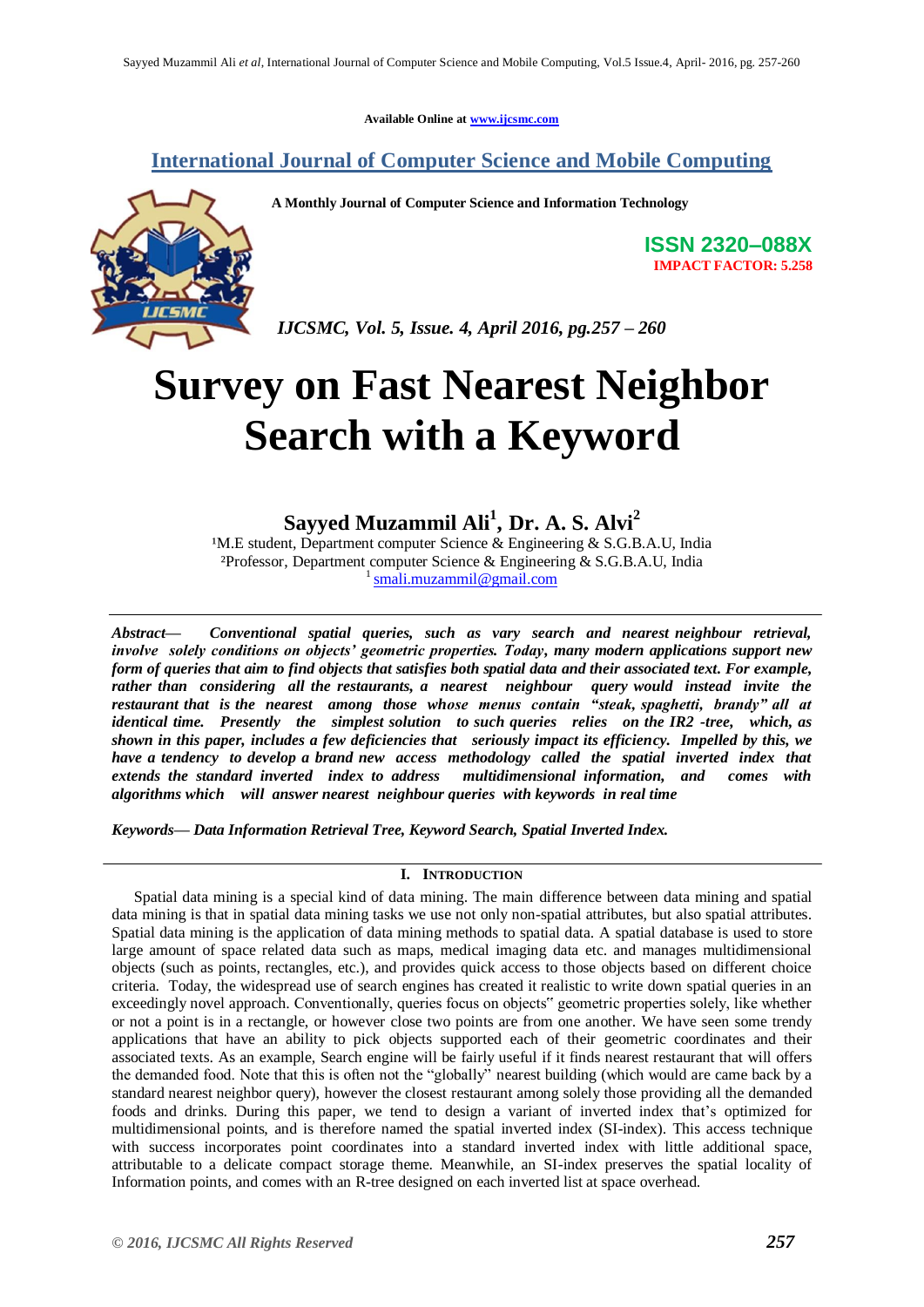#### **II.** RELATED WORK

Many applications need finding objects that are nearest to a given location that contains a group of keywords. An increasing variety of applications need the economical execution of nearest neighbour (NN) queries affected by the properties of the spatial objects A spatial keyword query consists of a query space and a group of keywords. The solution could be a list of objects hierarchical in line with a mix of their distance to the query space and also the connection of their text description to the query keywords. Spatial queries with keywords have not been extensively explored. In the past years, the community has sparked enthusiasm in studying keyword search in relational databases. It is until recently that attention was diverted to multidimensional data [12], [13]. The best method to date for nearest neighbor search with keywords is due to Felipe et al. [12]. They nicely integrate two well-known concepts: *R-tree* [2], a popular spatial index, and *signature file* [11], an effective method for keyword-based document retrieval. By doing so they develop a structure called the *IR*2 *tree* [12], which has the strengths of both R-trees and signature files. Like R-trees, the IR2-tree preserves objects' spatial proximity, which is the key to solving spatial queries efficiently. On the other hand, like signature files, the IR2-tree is able to filter a considerable portion of the objects that do not contain all the query keywords, thus significantly reducing the number of objects to be examined.

#### *A. R-TREE:*

R-Tree makes use of solely Associate in Nursing R-Tree organization [16]. Given a distance-first top-k spatial keyword query, the algorithmic rule initial finds the top-1 nearest neighbor object to the query purpose Q.p. Then it retrieves that object (since the R-tree solely contains object pointers) and compares that object"s matter description with the keywords of the query. If the comparison fails then that object is discarded, and therefore the next nearest object is retrieved. The progressive NN algorithmic rule is employed. Once a satisfying object is found it's came back and therefore the method repeats till k objects are came back. The drawback of this algorithmic rule is that it's to retrieve each object came back by the NN algorithmic rule till the top-k result objects are found. This doubtless will result in the retrieval of the many "useless" objects. Within the worst case (when none of the objects satisfies the query's keywords) the whole tree must be traversed and each object must be inspected.

#### *B. SIGNATURE FILE:*

Signature files were introduced by Faloutsos and Christodoulakis [11] as a technique to with efficiency search a group of text documents. Signature files appear to be a promising access technique for text and attributes. Consistent with this technique, the documents (or records) are keep consecutive in one file ("text file"), whereas abstractions of the documents ('signatures') are keep consecutive in another file ('signature). So as to resolve a query, the signature file is scanned 1st, and plenty of no qualifying documents are at once rejected. In general signature file refers to a hashing-based framework, whose internal representation in keyword search on spatial information is thought as superimposed committal to writing (SC). It's designed to perform membership tests that confirm whether or not a query word w exists in a very set W of words. SC is conservative, within the sense that if it says "no" , then w is certainly not in W. on the opposite hand, if SC returns "yes", truth answer will be either manner, during which case the total W should be scanned to avoid a false hit.

Cao et al. [6] proposed collective spatial keyword query, they presented the new problem of retrieving a group of spatial objects, and each associated with a set of keywords. They develop approximation algorithm s with provable approximation bounds and exact algorithms to solve the two problems.

Lu et al. [18], combined the notion of keyword search with reverse nearest neighbor queries. They propose a hybrid index tree called IUR-tree (Intersection-Union RTree) to answer the Reverse Spatial Textual k Nearest Neighbor (RSTkNN) query that effectively combines location proximity with textual similarity. They design a branch-and-bound search algorithm which is based on the IUR-tree. To further increase the query processing, they proposed an improved variant of the IUR-tree called cluster IUR-tree and two corresponding optimization algorithm.

Zhang and Chee<sup>[19]</sup> introduced hybrid indexing structure  $bR^*$ -tree, that combines the  $R^*$ -tree and bitmap indexing to process the m-closest keyword query that returns the spatially closest objects matching m keywords. They utilized a priori based search strategy that successfully reduce the search space and also proposed two monotone constraints, distance mutex and keyword mutex to help effective pruning.

Ian De Flipe[10] presented an efficient method to answer top-K spatial keyword query. They proposed an index structure IR2-tree that combines signature files and R-tree to allow keyword search on spatial data objects that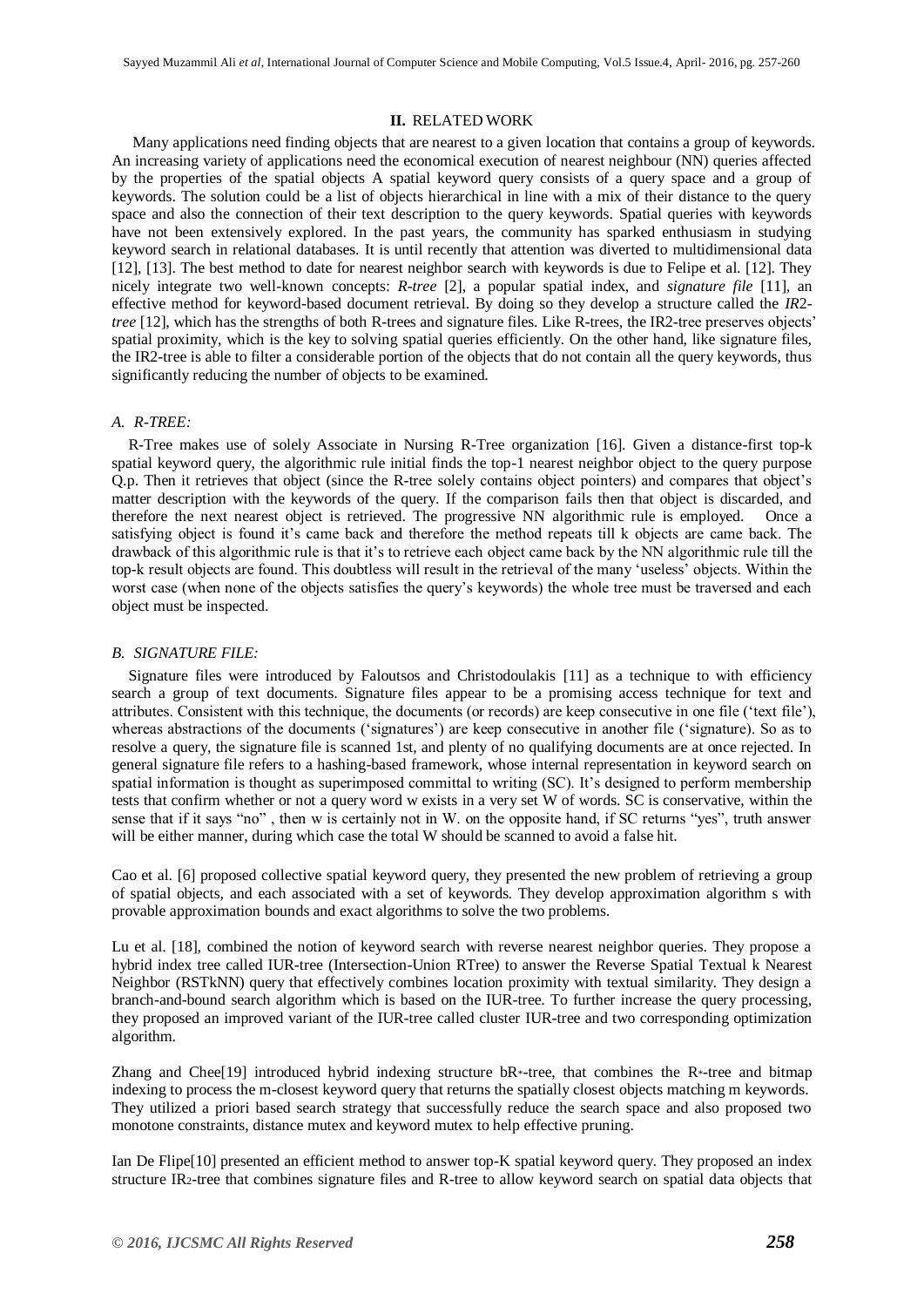each have limited number of keywords. Using the IR2-tree an efficient incremental algorithm is presented to answer the spatial keyword queries.

G. Cong, C.S. Jensen, and D. Wu [12] proposed an approach that computes the relevance between the documents of an object and a query. This relevance is then incorporated with the Euclidean distance between object and query to calculate an overall similarity of object to query.

Yufie Tao and Cheng Sheng[17], developed a new access method which is called as spatial inverted index. It extends the conventional inverted index to lay hold on multidimensional data, and uses the algorithms that can answer nearest neighbor queries with keywords in real time. They designed a variant of inverted index called spatial inverted index that is optimized for multidimensional points. This access method successfully includes point coordinates into a conventional inverted index with small space.

#### **III.**EXISTING SYSTEM

 The best method to date for nearest neighbour search with keywords is due to Felipe ET AL [12]. They nicely integrate two well-known concepts: R-tree [2], a popular spatial index, and signature file [11], an effective method for keyword based document retrieval. By doing so they develop a structure called the IR2-tree [12], which has the strengths of both R-trees and signature files. Like R-trees, the IR2-tree preserves objects" spatial proximity, which is the key to solving spatial queries efficiently. On the other hand, like signature files, the IR2-tree is able to filter a considerable portion of the objects that do not contain all the query keywords, thus significantly reducing the number of objects to be examined. The IR2-tree, however, also inherits a drawback of signature files: false hits. That is, a signature file, due to its conservative nature, may still direct the search to some objects, even though they do not have all the keywords. The penalty thus caused is the need to verify an object whose satisfying a query or not cannot be resolved using only its signature, but requires loading its full text description, which is expensive due to the resulting random accesses. It is noteworthy that the false hit problem is not specific only to signature files, but also exists in other methods for approximate set membership tests with compact storage. Therefore, the problem cannot be remedied by simply replacing signature file with any of those methods.

The IR2-tree is the first access method for answering nearest neighbor search with keywords. As with many pioneering solutions, the IR2-tree also has a some drawbacks that affect its efficiency. The most serious one of all is that the number of false hits can be really large when the object of the final result is far away from the query point, or the result is simply empty. In these cases, the query algorithm would need to load the documents of many objects, incurring expensive overhead as each loading necessitates a random access. *IR*2*-tree*, fails to give real time answers, and is often slower by a factor of orders of magnitude, the deficiency of *IR*2*-tree* is mainly caused by the need to verify a vast number of false hits.

#### **IV.**PROPOSED SYSTEM AND ITS ADVANTAGES

So, new access method spatial inverted access method is used to remove the drawbacks of previous methods such as false hits. In this paper, we design a variant of inverted index that is optimized for multidimensional points, and is thus named the spatial inverted index (SI-index). This access method successfully incorporates point coordinates into a conventional inverted index with small extra space, owing to a delicate compact storage scheme. Meanwhile, an SI-index preserves the spatial locality of data points, and comes with an R-tree built on every inverted list at little space overhead.

As a result, it offers two competing ways for query processing.

• We can (sequentially) merge multiple lists very much like merging traditional inverted lists by ids.

• Alternatively, we can also leverage the R-trees to browse the points of all relevant lists in ascending order of

their distances to the query point.

Functional requirements are as follows:

- The developed system should be able to perform keyword-augmented nearest neighbour search in time.
- It should be incorporable in a commercial search engine that applies massive parallelism, implying its immediate industrial merits.
- It is straight forward to extend our compression scheme to any dimensional space.